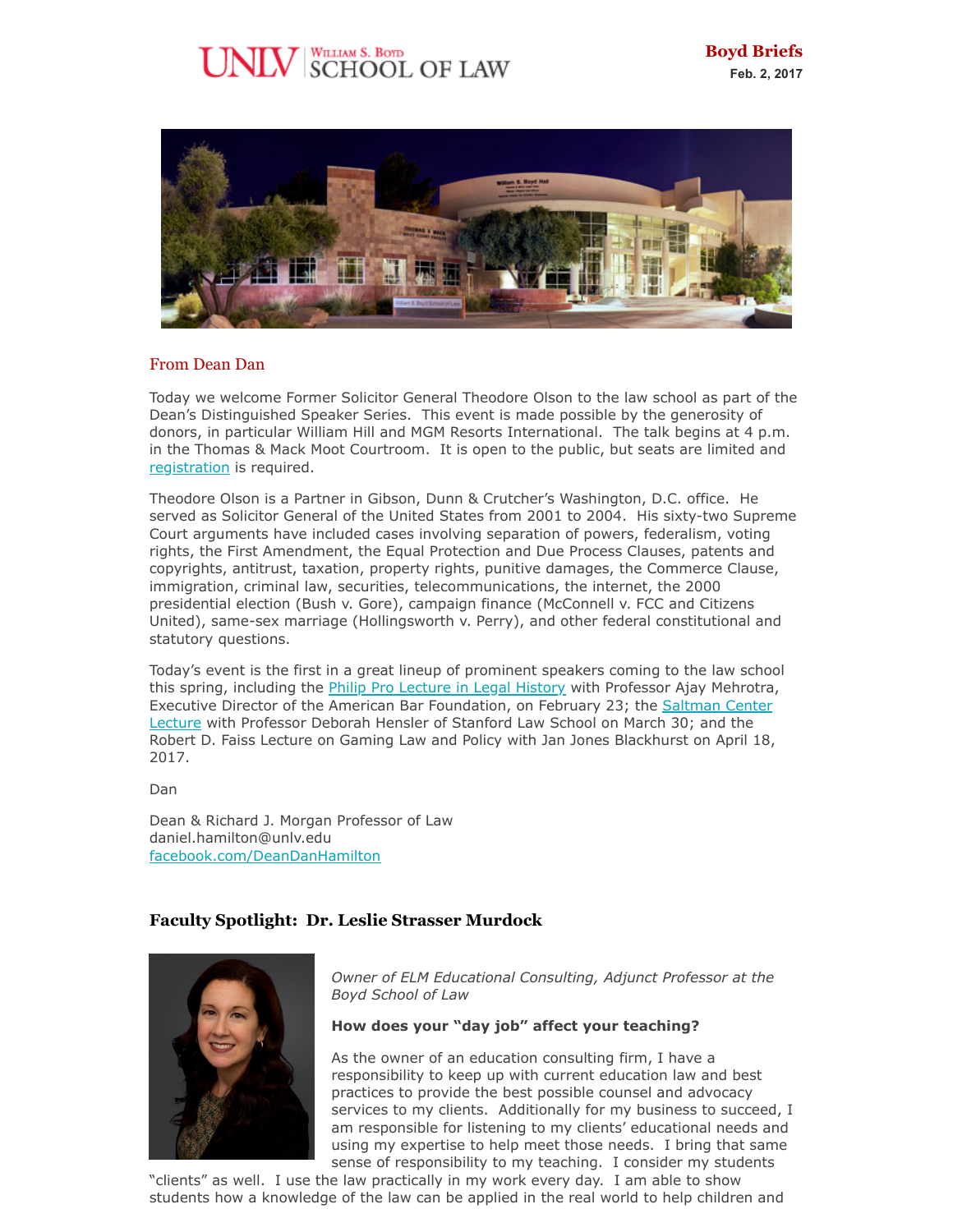families receive services they are entitled to under the law that will significantly affect their school success in a positive way.

#### **What's the most important thing you are working on right now?**

As the Educational Liaison for the Clark County Department of Family Services, I have been tasked with reviewing all of the Nevada Bill Drafts on Education and recommending our position as an agency on them for the benefits of our children in foster care. Community and public opinion on bills is an important part of the legislative process so that legislators understand how new legislation affects Nevadans on the ground level. I feel privileged to be able to provide my recommendations and be a part of the legislative process in this way.

#### **What is it about being a law school professor that inspires or motivates you?**

My experience as a Boyd student and my Boyd students inspire and motivate me. I remember being a student and being so optimistic about how the law can open doors to services for clients and can affect positive change for them. I enjoy seeing that optimism in my students from the other side of the desk. It drives me and keeps me refreshed professionally. I am lucky that I am able to use my legal background and expertise to better the lives of my clients. I want students to see how their law school experience and legal backgrounds can allow them to pursue their own dreams like they did for me.

## **Student Spotlight: Heather Armantrout**



## **You had a successful career in nursing but decided to pursue law. Why?**

After more than fifteen years as a bedside nurse, I decided that I needed a new challenge. I eventually decided that public interest law would provide for me the best opportunity to continue to work on behalf of the people of Clark County, some of whom may once have been my patients.

## **How have you enjoyed serving as a teaching assistant in our Lawyering Process Program and as a student mentor in our Academic Success Program?**

Aside from my work with Boyd's Clean Slate Program, working

with my colleagues and friends as a teaching assistant and a CASE mentor is the thing I've done in law school of which I'm proudest. My fellow students are some of the best people I know, and helping them and watching them grow and flourish has been a sheer joy.

## **Tell us about your internship with the Clark County District Attorney's Office.**

Criminal law is fascinating, never the same from one day to the next. I am grateful to the men and women of Clark County DA Litigation Team 4 who took me under their wings, taught me so much, and then pushed me out of the nest, always watching carefully, ensuring that I not fall too hard on my face. They gave me my very own misdemeanor trial! I prepared it myself (with lots of advice), and under the supervision of team chief Jake Merback, I performed direct examination of four witnesses and cross examination of two more. It was at once truly terrifying and incredibly rewarding.

## **And what are your plans after graduation in May?**

I'm honored to have been hired by Nevada Court of Appeals Judge Jerome Tao to be one of his clerks next year.

## **Alumni Spotlight: Sandra Douglass Morgan '03**

*Director of External Affairs for AT&T Services, Inc.*

#### **What's your role with AT&T?**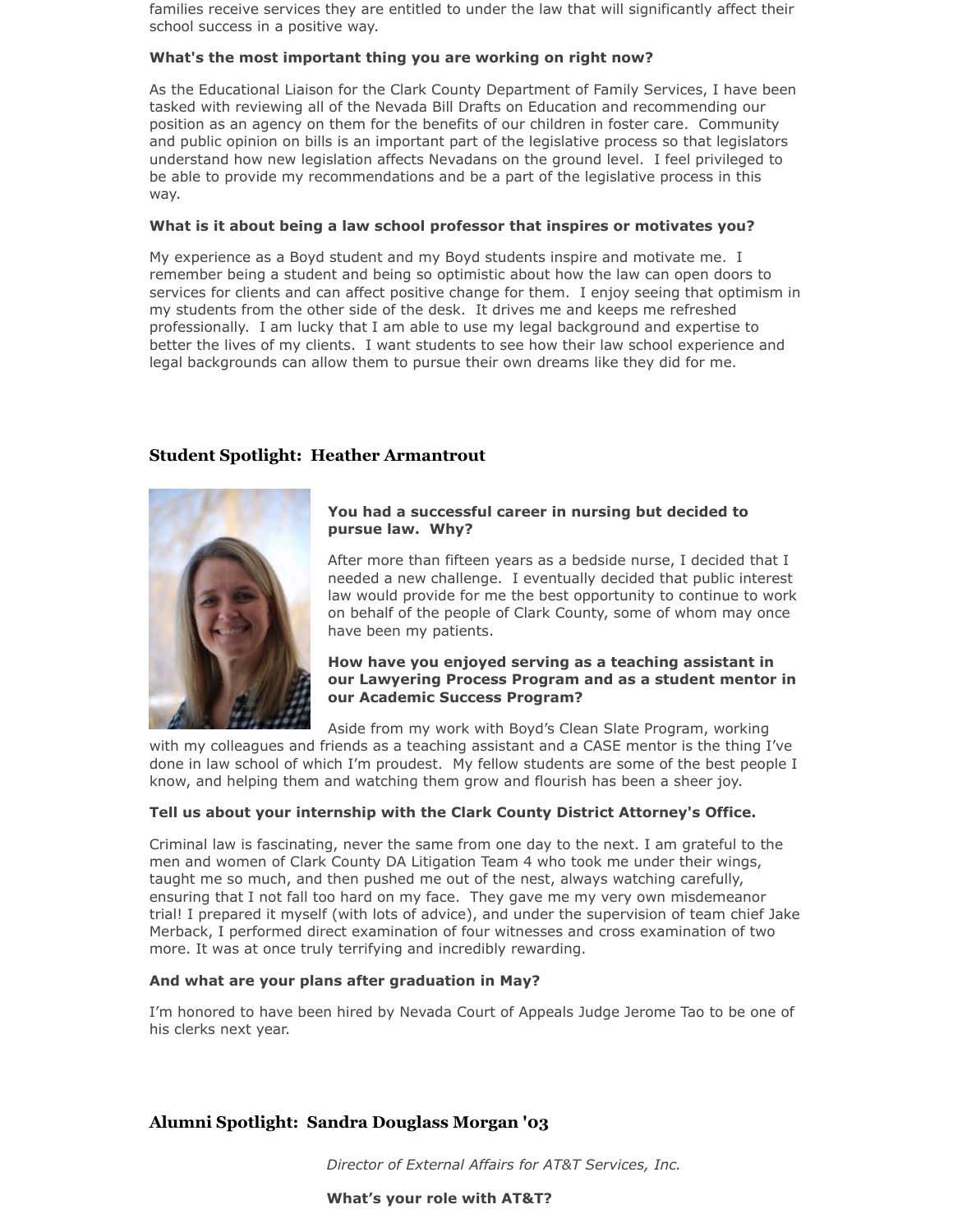

I am responsible for AT&T's legislative and community affairs activities in southern Nevada. This involves working collaboratively with business leaders, legislators, and policy makers to help meet AT&T's objective of connecting people with technology everywhere they live and work.

## **Is there any particular business advice you would give to someone just starting in the profession?**

Do not put yourself in a box. Do not be your own worst enemy by limiting your thoughts, dreams, and ability as to what you can do and achieve. My law degree has allowed me to take a career journey beginning as a litigator to in-house counsel to City Attorney and now, as a telecommunications executive.

## **What drew you to AT&T and what do you like most about your work there?**

My position at AT&T is the best of both worlds for me. As a native Nevadan, I care deeply about this community and understand that technology is shaping the future for education and healthcare. Representing the company in this capacity allows me to continue to use my legal background working on legislation with government officials and policy makers. At the same time, I have the amazing opportunity to work with caring, dynamic community leaders while advancing AT&T's philanthropic efforts.

## **I understand you serve as the Director for the Jobs for Nevada's Graduates Board. What are the goals of this program?**

Jobs for America's Graduates (JAG) in Nevada is an innovative, effective, data-driven nonprofit program that strives to ensure every student, particularly at-risk students, graduates from high school and to set them on the path for higher education, a career, or both. JAG was formed at the request of the Governor's Office. The JAG curriculum prepares high school students across the state for success by teaching them valuable workplace skills and competencies - along with mentoring and placement services - that will help them thrive at work and in higher education. As a product of the Clark County School District, I am proud to serve on a Board that is dedicated to investing in education to ensure that future generations have the necessary skills to enter the workforce or continue on to higher education.

## **Community Member Spotlight: Michael Bonner**



*Co-Managing Shareholder at Greenberg Traurig, LLP, Member of the Dean's Council at the Boyd School of Law*

#### **Tell me about your decision to serve on the Dean's Council and what makes Boyd Law's mission meaningful to you**

I am a native of Las Vegas, and I attended UNLV as an undergraduate student. Supporting UNLV's William S. Boyd School of Law is important to our community and to UNLV. Helping to build Boyd into one of the top law schools in the country will support UNLV's Top Tier Initiative, and it will help drive Las Vegas' efforts to improve workforce quality to attract and retain higher quality companies and jobs. I believe, as lawyers, we have a responsibility to not only represent our clients

well but to also give back to the communities in which we live and work. My decision to serve on the Dean's Council is one of the best ways I can think of to give back to my community. To support Nevada's only law school and help its students as future lawyers is very rewarding.

## **What was your first or most memorable job?**

My first job was as a runner for my father's law office in downtown Las Vegas in 1966. At the time, there were just over 100 attorneys in Las Vegas and almost all law offices were downtown. If we needed to photocopy something, we went to the Clark County Law Library and the law librarian made the copies for us at five cents per copy (secretaries made carbon copies of all documents and pleadings as they were being typed.) One of my favorite places